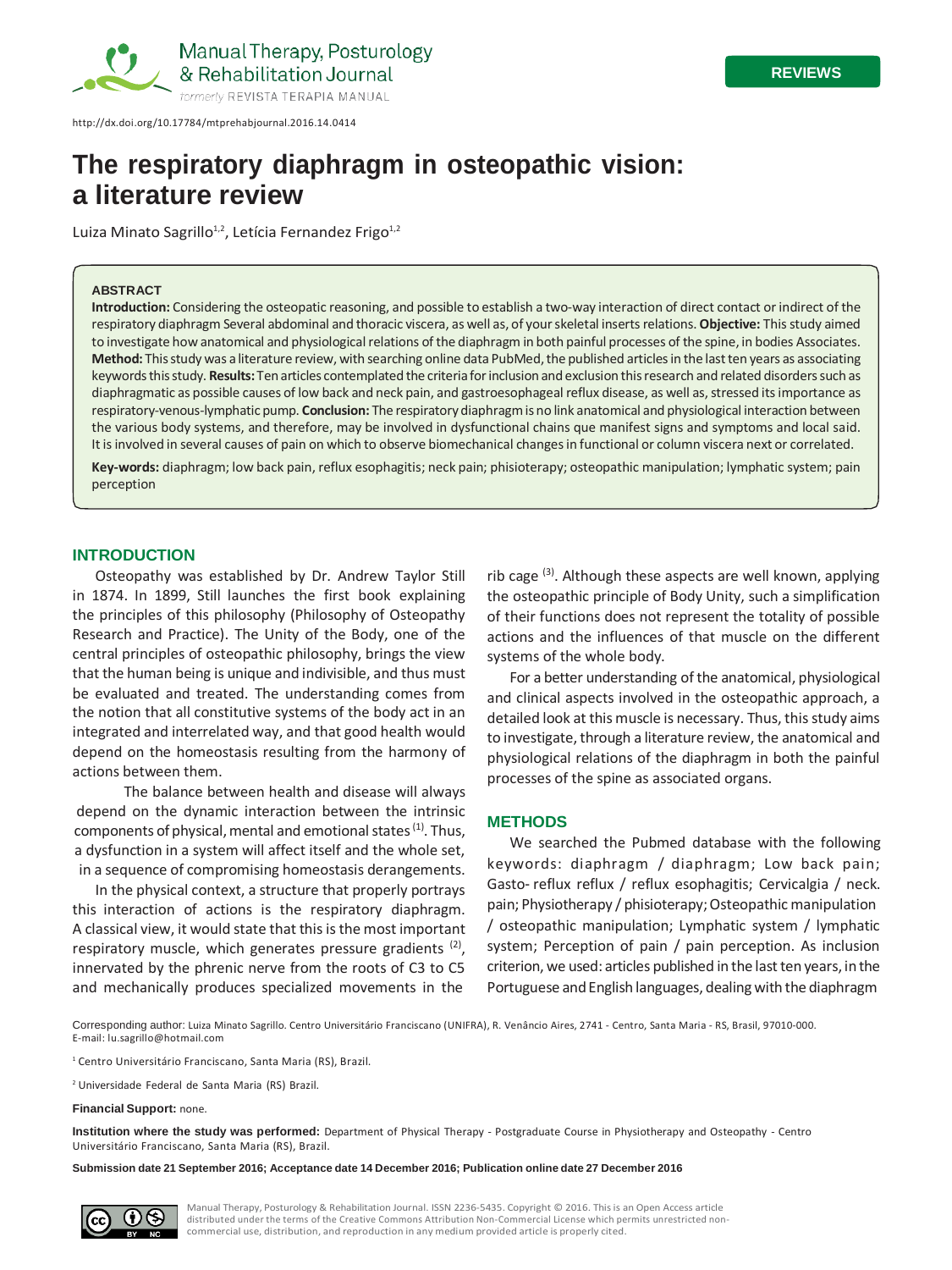

muscle and its physiology and topographic anatomy; Articles that relate this muscle to painful processes and that were non-surgical intervention for the purpose of evaluation and / or treatment. As exclusion criteria, articles of oncological, surgical or drug use were used; Bibliographic review articles; Abstracts, dissertations, theses and non-indexed journal articles. The research was carried out by an evaluator, from January to March 2016.

## **RESULTS**

897 papers were found, of which only 10 papers included the inclusion and exclusion criteria of this study. The papers were presented in table 1 containing the relevant information for each study.

# **DISCUSSION**

# **The diaphragm muscle and the (perception of) lumbar and cervical pain**

Although thin (2 to 4 mm), the diaphragm muscle is compartmentalising, separating the thoracic and abdominal cavities. This division is fundamental for the functionality of the lungs, since, in the presence of congenital diaphragmatic hernias, serious respiratory complications are expected <sup>(4)</sup>. It has a central tendinous portion (phrenic center) that gives origin to the muscular peripheral portion, with costal, lumbar and sternal insertions.

Diaphragmatic dysfunction is an important and recognized factor as one of the causes of low back pain and pain in the sacroiliac joints. People who suffer from diaphragmatic dysfunction often have early fatigue of diaphragm, altered and decreased respiratory excursion, as well as inadequate proprioceptive function  $(5-7)$ . The diaphragm is an important dynamic stabilizer of the trunk. It is activated when a person carries weights, causing all the stabilizing muscles of the trunk (abdominal and multifidus) to contract and decrease the load on the lumbar spine. From the moment, it is demanded too much with a high respiratory rate or the act of carrying weights for prolonged periods, the diaphragm goes into fatigue, impairing lumbar mechanics and thus being a possible cause of low back pain (6).

In a study by Janssens et al. (2013), the authors verified that weakness and fatigue of the diaphragm muscle were more pronounced in people with low back pain. In this study 10 healthy subjects and 10 with low back pain were studied and the researchers concluded that people with low back pain had a high degree of diaphragm fatigue when exposed to activities that overwhelmed them <sup>(6)</sup>.

In another study by Janssens et al. (2015), the authors performed inspiratory muscle training (IMT) on 28 subjects with non- specific low back pain and observed that IMT may facilitate the proprioceptive involvement of the trunk in the

postural control of these individuals and, therefore, may be a useful rehabilitation tool to treat low back pain (8).

Kolar et al. (2010) verified that in people with chronic lumbar problems, the diaphragm continues to be higher and flatter, with the ventral portion moving a smaller percentage, which according to the authors, it may contribute to the

etiology of the disorder <sup>(5)</sup>. There is a close relationship between the reduction of diaphragmatic movement and the intensity of pain in people suffering from low back pain  $(7)$ . Vostatek et al. (2013) in their study compared 17 subjects with low back pain and 16 healthy subjects to identify changes in movement and shape of the diaphragm when the postural requirements of the body are increased and, observed that when the lower limbs are required, the diaphragm is activated to stabilize the spine and allow the work to be performed; In people with chronic pain, this happens to a lesser extent  $(7)$ .

For an osteopath, it is not difficult to establish dysfunctional tension chains which drive your clinical reasoning based on establishment of the fascial anatomical relations, justifying, often, symptoms referred to the distance of the focus of primary tension. It should be remembered that all these repercussions are bidirectional, which is, they may also be transmitted from the structures to the diaphragm.

The thoraco- lumbar Fascia (TLF) system allows the tensions generated by movement and breathing along the spine to be transmitted correctly, creating synergy with the lowering of the diaphragm, a kind of "sleeve" which surrounds the lumbar

vertebrae, allowing stabilization. A deficient TLF leads to instability of the spine <sup>(9)</sup>. Probably, the functional loss of this fascial system may disturb the operation of the diaphragm, causing a cascade of pathological events, such as pain and biomechanical alterationsin thementioned regions and in the sacroiliac region secondary to diaphragmatic dysfunctions (10).

The diaphragm may also be directly related to neck pain through poor use of breathing patterns. Yeampattanaporn et al. (2014) indicate that the poor use of respiratory patterns

with the use of accessory muscles, especially of the sternocleidomastoid and upper trapezius muscles, leads to a shortening of this musculature, eventually causing anterior head and cervical pain, as well as hypomobility of the thoracic cavity. The authors verified that the re‑ education of respiratory patterns for 30 min in 36 subjects with chronic neck pain, there was relieved the sensation of cervical pain, increased cervical range of motion, and increased thoracic expansion due to the lower use of accessory and greater musculature use of diaphragmatic muscles (11).

This may also be explained through osteopathy by the vision of the facilitated segment. A segment is the same as a metamer, a functional unit composed of two vertebrae plus their nervous, vascular, joint, and other elements. When an osteopathic lesion reaches a segment, which may be a normal mechanical loss or an exaggerated afferation, it may cause a state of neural facilitation or hyperexcitation, which may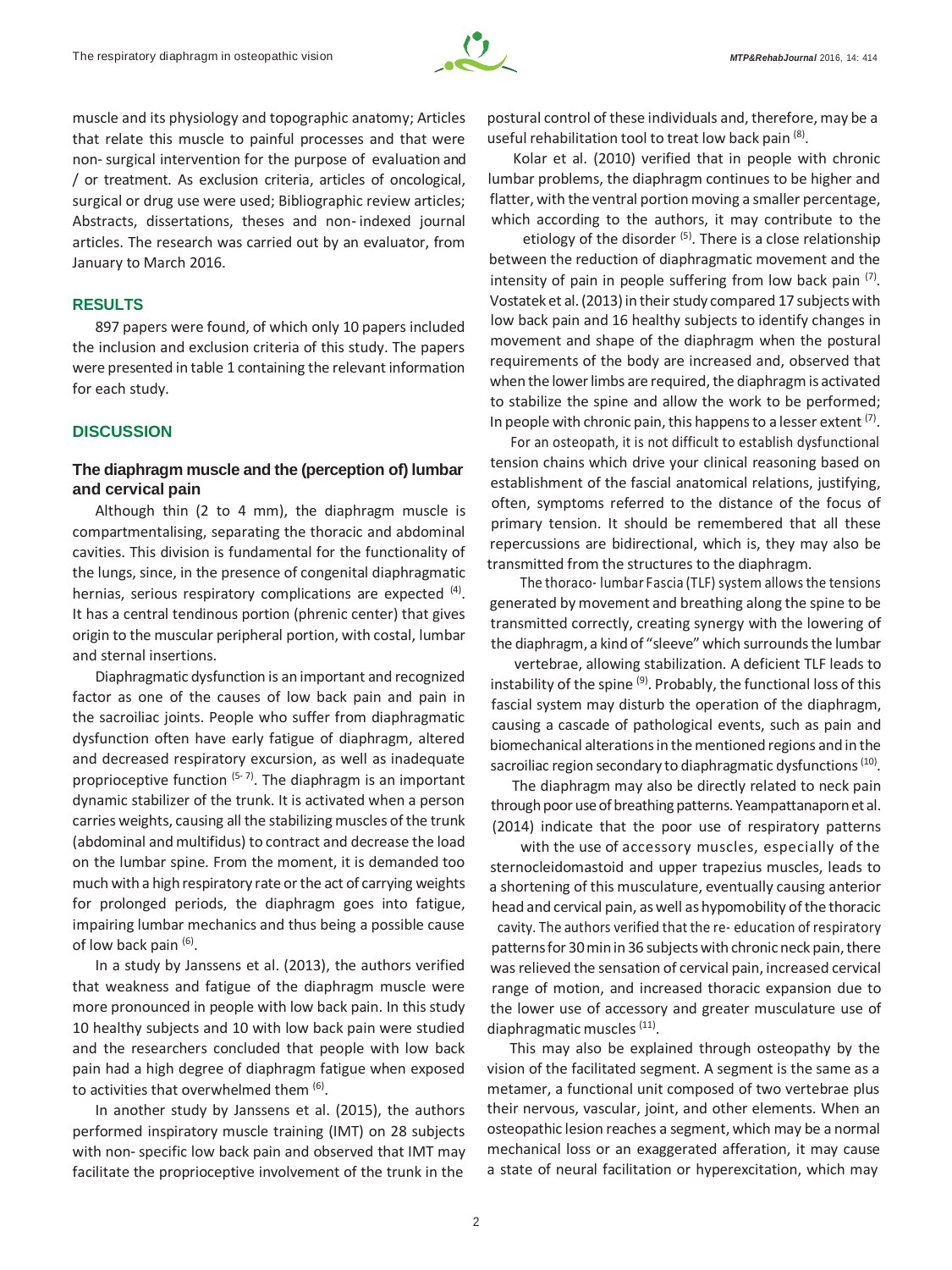**Table 1 -** Overview on selected articles.

| <b>Article</b>                                                                                                                                     | <b>Author</b>                 | <b>Subjects</b>                                                                                                  | Investigation                                                                                                                                                                                                                                                                                       | <b>Conclusion</b>                                                                                                                                                                                                                                                                      |
|----------------------------------------------------------------------------------------------------------------------------------------------------|-------------------------------|------------------------------------------------------------------------------------------------------------------|-----------------------------------------------------------------------------------------------------------------------------------------------------------------------------------------------------------------------------------------------------------------------------------------------------|----------------------------------------------------------------------------------------------------------------------------------------------------------------------------------------------------------------------------------------------------------------------------------------|
| Regional recruitment of rat<br>diaphragmatic lymphatics in response<br>to increased pleural or peritoneal fluid<br>load.                           | Moriondo et al. (2007)        | 24 male Wistar rats                                                                                              | To observe the role of respiratory<br>activity in modulating the lymph<br>flow of the diaphragm under<br>normal conditions and explain the<br>development of pleural or peritoneal<br>effusion in diseases characterized<br>by an altered respiratory pattern or<br>impaired diaphragm contraction. | Predominant recruitment of<br>lymphatics from the tendon regions<br>of the diaphragm into peritoneal<br>ascites and pleural effusion has been<br>observed, suggesting a functional<br>adaptation of the diaphragmatic<br>network when there is an increase in<br>drainage necessities. |
| Positive effect of abdominal breathing<br>exercise on gastroesophageal reflux<br>disease: a randomized, controlled<br>study.                       | Eherer et al. (2012)          | 19 subjects with gastroesophageal<br>reflux disease (GERD)                                                       | Actively training the diaphragm<br>muscle using respiratory training<br>exercises may positively influence the<br>gastroesophageal reflux.                                                                                                                                                          | This non-pharmacological intervention<br>could help reduce the symptomatic<br>burden of this disease.                                                                                                                                                                                  |
| Postural function of the diaphragm in<br>persons with and without chronic low<br>back pain.                                                        | Kolar et al. (2012)           | 18 subjects with low back pain and 29<br>healthy.                                                                | To examine the function of the<br>diaphragm during limb postural<br>activities in patients with chronic low<br>back pain and healthy controls.                                                                                                                                                      | Patients with chronic low back pain<br>appear to have both an abnormal<br>position and a steeper slope of the<br>diaphragm, which may contribute to<br>the etiology of the disorder.                                                                                                   |
| Greater diaphragm fatigability in<br>individuals with recurrent low back<br>pain                                                                   | Janssens et al. (2013)        | 10 subjects with low back pain and 10<br>controls.                                                               | To determine if individuals with low<br>back pain have a higher diaphragm<br>fatigability compared to healthy<br>controls.                                                                                                                                                                          | Individuals with low back pain are<br>prone to diaphragmatic fatigue and<br>an association with reduced postural<br>control.                                                                                                                                                           |
| Inspiratory muscle training improves<br>antireflux barrier in GERD patients.                                                                       | Nobre and Souza et al. (2013) | 12 subjects with gastroesophageal<br>reflux and 7 healthy subjects                                               | To verify if inspiratory muscle training<br>(IMT) improves gastroesophageal<br>junction (GEJ) motility and<br>gastroesophageal reflux (GER).                                                                                                                                                        | IMT improved GEJ pressure, reduced<br>proximal GER progression, and reflux<br>symptoms were reduced.                                                                                                                                                                                   |
| Increase of lower esophageal sphincter<br>pressure after osteopathic intervention<br>on the diaphragm in patients with<br>gastroesophageal reflux. | Da Silva et al. (2013)        | 22 subjects received osteopathic<br>manipulative technique (OMT) and 16<br>subjects were from the control group. | To compare pressure values, in the<br>esophageal manometer, of lower<br>esophageal sphincter (LES) before<br>and immediately after the osteopathy<br>intervention in the diaphragm muscle.                                                                                                          | The technique of osteopathic<br>manipulation produces a positive<br>increase in the LES region after its<br>accomplishment.                                                                                                                                                            |
| Diaphragm postural function analysis<br>using magnetic resonance imaging.                                                                          | Vostatek et al. (2013)        | 17 subjects suffering from chronic low<br>back pain and 16 healthy subjects.                                     | To identify changes in movement and<br>shape of the diaphragm when posture<br>requirements in the body are increased<br>(load applied to the distal portion of<br>the extended lower extremities and<br>flexion of the hips).                                                                       | When the lower limbs are worked,<br>the diaphragm is activated to stabilize<br>the spine and allow the work to be<br>performed; In people with chronic<br>pain, this happens to a lesser extent.                                                                                       |
| Immediate effects of breathing re-<br>education on respiratory function and<br>range of motion in chronic neck pain.                               | Yeampattanaporn et al. (2014) | 36 subjects with chronic neck pain                                                                               | Effects of re-education of respiratory<br>muscles on symptoms of cervical pain<br>and respiratory function                                                                                                                                                                                          | Respiratory re-education may alter<br>breathing patterns and increase chest<br>expansion. This change leads to an<br>improvement in cervical ROM, better<br>contraction of the diaphragm, and<br>reduced activity of accessory muscles.                                                |

 $\ddot{\bullet}$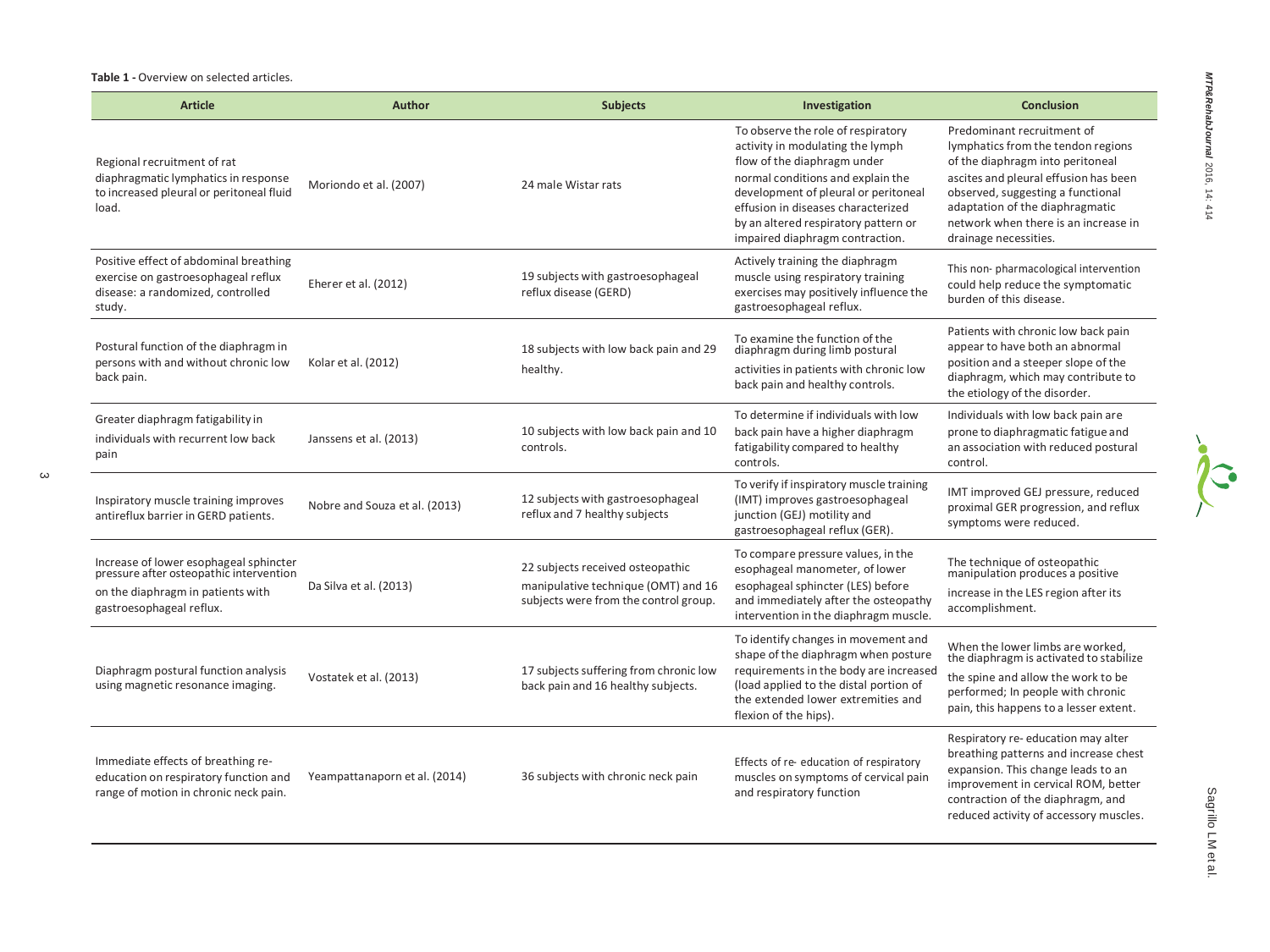**Table 1 -** Continued...

4

| <b>Article</b>                                                                          | <b>Author</b>             | <b>Subjects</b>                                | Investigation                                                                                                                                                                         | <b>Conclusion</b>                                                                                                                                                                                                                                                    |
|-----------------------------------------------------------------------------------------|---------------------------|------------------------------------------------|---------------------------------------------------------------------------------------------------------------------------------------------------------------------------------------|----------------------------------------------------------------------------------------------------------------------------------------------------------------------------------------------------------------------------------------------------------------------|
| Inspiratory muscle training affects<br>proprioceptive use and low back pain.            | Janssens et al.<br>(2015) | 28 subjects with non-specific low back<br>pain | Inspiratory muscle training (IMT)<br>affects proprioception during postural<br>control in individuals with low back<br>pain.                                                          | The IMT may facilitates the<br>proprioceptive involvement of the<br>trunk in postural control in individuals<br>with low back pain and, therefore, may<br>be a useful rehabilitation tool for these<br>patients.                                                     |
| Diaphragmatic lymphatic vessel<br>behavior during local skeletal muscle<br>contraction. | Moriondo et al. (2015)    | 10 male Wistar rats                            | To evaluate the mechanism by<br>which the tensions developed in<br>the diaphragmatic tissue during the<br>contraction of the skeletal muscle<br>support the local lymphatic function. | The contraction of the skeletal muscle<br>fibers of the diaphragmatic dome<br>simultaneously enhances the pressure<br>gradients that support the entry<br>of pleural fluid into diaphragmatic<br>lymphatic vessels and the propulsion<br>of lymph along the network. |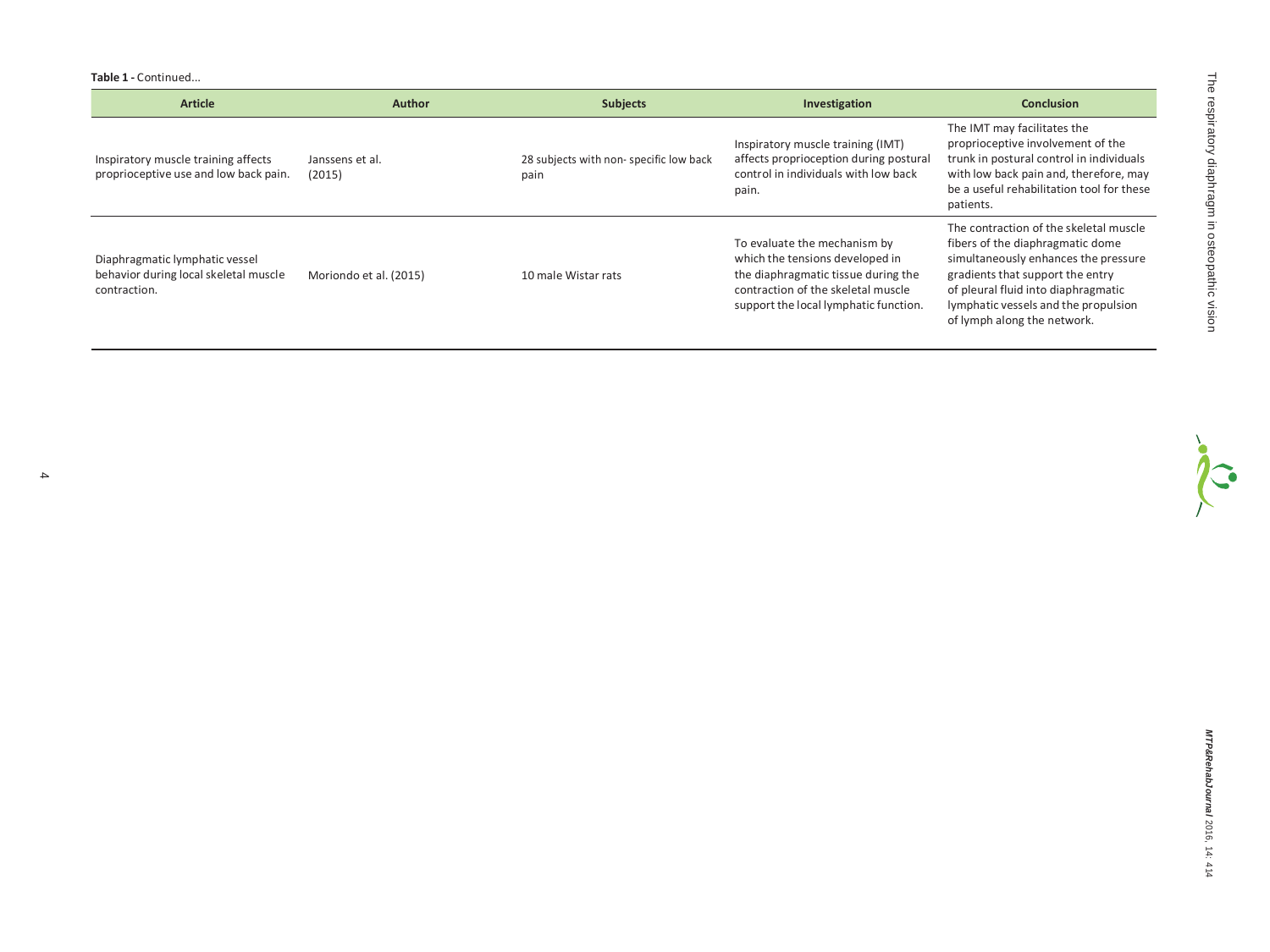

affect the various elements of a metamer. It is known that innervation of the diaphragm muscle occurs through the right and left phrenic nerve and these originate from the cervical segments C3 to C5 (cervical vertebral level)<sup>(3)</sup>. Thus, it may be said that the cervical is benefited by neural facilitation at the moment that the deep breathing is stimulated through the use of diverse breathing patterns.

The phrenic nerve has the same embryonic origins of the brachial plexus and some shoulder muscles, such as the subclavian and subscapularis <sup>(12)</sup>, which may explain spasms of these muscles in phrenic dysfunctions. According to some authors, the phrenic nerve is related to the entire cervical and brachial plexus  $(3)$ , and receives afferents from the pericardium, liver (Glisson's capsule), gallbladder, vena cava and peritoneum <sup>(13)</sup>. Thus, visceral dysfunctions may sensitize the phrenic nerve, through neural or direct diaphragmatic contact. Besides respiration, the phrenic nerve participates in swallowing, vocalization and expectoration, and may be involved in its dysfunctions (5).

In addition, it is important to remember that pain perception is diminished if breathing is performed with a sequence of deep inspirations, a condition in which the diaphragm bulges in the abdominal direction  $(14)$ . This event seems to reflect the involvement of baroreceptors. Thus, the respirations increase systolic pressure with a decrease in heart rate <sup>(14)</sup>. It is known that when the baroreceptor sites of the carotid body and the aortic arch in the adventitia layer of vessels are naturally stimulated by the cardiac cycle, especially in systole, the nociceptive stimulus is reduced by the activation of these (15).

#### **The respiratory-venous-lymphatic pump**

During breathing in, the diaphragm contracts, bulging in the direction of the abdomen, reducing pressure and facilitating the entry of air into the lungs. In the phrenic center there is the foramen of the inferior vena cava through which the vein of the same name (beyond the phrenic nerve) passes, which isresponsible for draining all the blood from the lower portion of the body. The action of the respiratory diaphragmgenerates pressure gradients between the thoracic and abdominal cavities, producing cycles of compression and suction on the intracavitary circulatory systems, especially in the inferior vena cava  $(2)$ . Studies have shown that adequate action of the respiratory diaphragm is preventive for problems related to venous drainage  $(16)$ . In cases of stasis with consequent venous congestion, especially involving the lower limbs, it is important to include the respiratory diaphragm in the evaluation approach of the osteopath. The venous stasis of the lumbar veins which drain the lumbar intervertebral discs and form the azygous system to the right and hemiazygos to the left may be related to the diaphragmatic dysfunction, leading to the low back pain.

This pump dynamics of the respiratory diaphragm is also important for lymphatic drainage, especially of the abdominal cavity. There is an efficient system of drainage and lymphatic absorption, especially of the peritoneal cavity, which is dependent on the rhythmicity and flexibility of the diaphragm<sup>(17)</sup>.

In the experimental study performed by Moriondo et al. (2007) aimed to observe the role of respiratory activity in the modulation of the lymph flow of the diaphragm, it was observed that there is a prevailing recruitment of lymphatic vessels in the tendon regions of the diaphragm in cases of peritoneal ascites and pleural effusion, suggesting an important adaptation of the diaphragmatic lymphatic network when there is an increase in drainage necessities <sup>(18)</sup>.

In another experimental study by Moriondo et al. (2015), the authors observed with more specificity that the contraction of skeletal muscle fibers of the diaphragmatic dome simultaneously improve the pressure gradients which support the entrance of the pleural fluid in diaphragmatic lymphatics and lymph propulsion along the network. This indicates that, the geometrical arrangement of the lymphatic mesh appears to be suitable for exploring the cyclical stresses exerted on the lymphatic vessel wall by skeletal muscle fibers during fiber shortening in the inspiratory phase and expiratory relaxation, resulting in an efficient coupling of inspiratory activity in the draining peritoneal and pleural fluid <sup>(19)</sup>.

#### **Diaphragm and the gastro-esophageal system**

By the esophageal hiatus (diaphragmatic opening) passes the esophagus, which is a muscular tube which comes from the mouth and ends in the stomach. The esophagus attaches to the diaphragm through the phrenoesophageal ligament. The diaphragmatic muscle, which are around the esophageal hiatus and form the lower esophageal sphincter, are responsible for releasing the passage of food from the esophagus to the stomach and also for preventing food from returning to the esophagus  $(20)$ . Thus, if the diaphragm does not present good function, this sphincter may relax and part of the gastric contents returns to the esophagus causing the phenomenon called acid reflux. Sometimes it is normal for something in the stomach to flow back into the esophagus, there is problem when it turn chronic, producing symptoms which indicate the existence of tissue lesionsin the esophagus ‑ this is called Gastroesophageal Reflux Disease  $(GERD)$ <sup>(21)</sup>.

In a study by Eherer et al. (2012), the authors observed that by actively training the diaphragm muscle of 19 subjects with GERD through exercises of respiratory patterns, it was possible to positively influence reflux, reducing the symptom burden of the disease which it was evaluated through a quality of life questionnaire and measure of pH<sup>(20)</sup>. Corroborating with the findings of this study, Nobre and Souza (2013) performed inspiratory muscle training (IMT) on 12 subjects with GERD